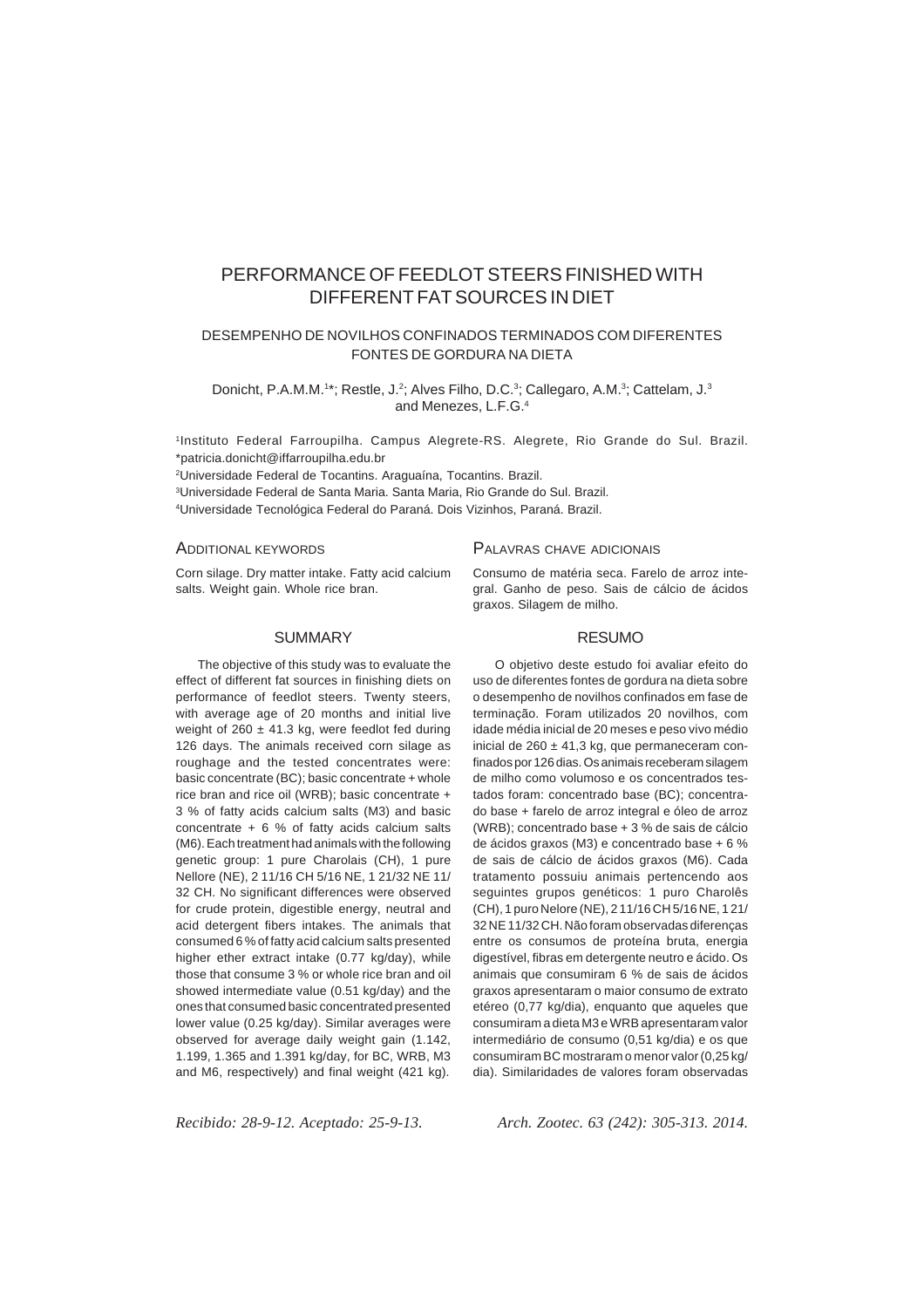para o ganho de peso médio diário (1,142; 1,199; 1,365 e 1,391 kg/dia, respectivamente para CB, WRB, M3 e M6) e peso final (421 kg).

#### **INTRODUCTION**

In order to improve productivity through changes in animal nutrition, different nutritional sources have been evaluated over the years, searching for higher weight gain and lower finishing period and dry matter intake. Enhance animal's weight gain by chances in nutrition, can be obtained by increasing the quantity of supplied concentrate or the use of sources with higher energetic concentration, as fats. However, the use of fats in ruminants feed is restricted, since the rumen is intolerant to higher levels of fat by affecting negatively ruminal fermentation (Van Soest, 1994). According to Kozloski (2002), lipid excess in ruminant's diet can inhibit fermentation and ruminal microbial growth. So, food would remain higher time inside rumen, decreasing dry matter intake, which may reduce animal's performance since nutritional requirements wouldn't be reached.

Protected fat emerged as an alternative to decrease negatively effects of free fats at ruminal environment. The decrease of these effects would be associated to the fact that the poliinsaturated fatty acids could pass through the rumen inert, resulting in higher duodenum energetic offer. The fatty acids calcium salts are a kind of protected fat that has the property to dissociate completely at acid conditions of ruminant's abomasum (Ngidi *et al.*, 1990), being the complete dissociation at 5 pH (Sukhija and Palmquist, 1990).

The studies involving fatty acids calcium salts are large in dairy cattle, including studies in ruminal metabolism as well as milk production. Few studies were performed with beef cattle evaluating animal's performance with the use of fatty acid calcium salts (Ngidi *et al.*, 1990; Aferri *et al.*, 2005). So, this study had as objective evaluate the effects of different fat sources in finishing diets on steers performance.

#### MATERIALS AND METHODS

The experiment was conducted at the Laboratório de Bovinocultura de Corte of Universidade Federal de Santa Maria (UFSM), from July to December of 2007. Twenty steers were used and randomly taken from UFSM's experimental herd. Animals were born at the same season and kept under the same conditions until finishing.

Previously to the adaptation period, the animals were balanced so that all experimental treatments started with similar weight and body condition. At the beginning of the experiment, the steers presented average initials age of 20 months, weight of  $262.6 \pm$ 41.3 kg and body condition of  $2.54 \pm 0.1$ points (scale varying from 1 to 5 points), and remained in feedlot per 126 days. The steers received corn silage as roughage and were distributed into four different treatments: basic concentrate (BC); basic concentrate + whole rice bran and rice oil (WRB); basic concentrate  $+3%$  of fatty acid calcium salts (Megalac-E®) on total dry matter (DM) offered (M3) and basic concentrate  $+6%$  of fatty acid calcium salts (Megalac- $E^{\circledast}$ ) on total DM offered (M6). Each treatment had animals with the following genetic group: 1 pure Charolais (CH), 1 pure Nellore (NE), 2 11/16 CH 5/16 NE, 1 21/32 NE 11/32 CH.

The animals were kept in feedlot, in individual pens with  $12 \text{ m}^2$ , covered and with paved floor. The individual troughs were of wood and drinkers had water level regulated by automatic float. The animals were adapted to feed management and installation during 21 days, where ectoparasites and endoparasites control was made with subcutaneous application of a commercial product with albendazole sulfoxide, according to producer recommendation.

Basic concentrate was composed by ground corn, wheat bran, soybean meal,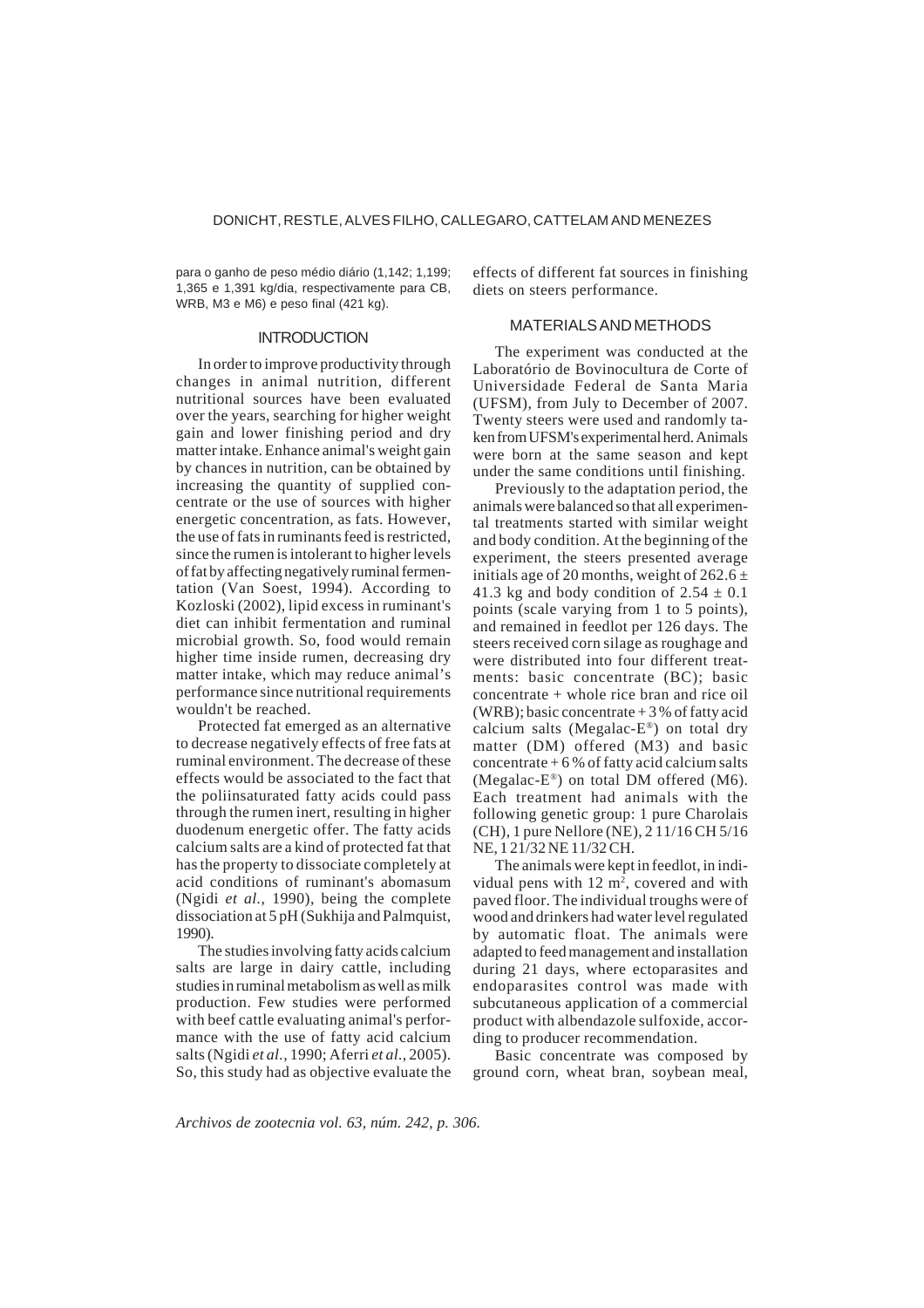urea, common salt and limestone. Roughage:concentrate ratio was 66:34. The diet was calcualted according to NRC (2000) to attend animal's nutrients requirements, aiming for average daily weight gain (DWG) of 1.2 kg/ animal, estimating an intake of 2.5 kg of DM/ 100 kg of live weight. Diets were isonitrogen, with average of 13 % of crude protein (CP) and BC diet had 2.18 % of ether extract (EE), while WRB and M3 were isolipidic, with average of 4.75 % of EE and M6 diet contained 7.30 % de EE. In **table I** are described the ingredients of the experimental diets, expressed in percentual and chemical composition.

The animals were fed twice a day, being the diet equally divided: half at the morning (08:30 a.m.) and the other half at afternoon (14:00 p.m.). The roughage was distributed in the trough and over it the concentrated was spread and both were manual mixed for better diet homogenization. Daily, at morning, the leftovers of the previous day were removed and weighted for offer adjustment, aiming that food supply was 10 % above the voluntary food intake of the previously day. The voluntary food intake was obtained by the difference between the weight of offered feed and the weight of leftovers. During all experimental period, daily, samples of corn silage and feed leftovers were taken. At every batch of concentrate, samples of all used ingredients were taken.

Samples of the diet ingredients and leftovers were kept in freezer at  $-18$  °C until the end of the experimental period. Composite samples of corn silage and leftovers were pre-dried in a forced air oven at 55 °C for 72 hours to determine partially dry matter content. After predrying, the samples were ground in Willey mill type, with a sieve of 1 mm screens. Samples of concentrate ingredients, corn silage and leftovers were analyzed for DM, organic matter (OM), ash, CP, EE, neutral detergent fiber (NDF) and acid detergent fiber (ADF) contents. Samples of corn silage and concentrate ingredients also were

analyzed for insoluble nitrogen in neutral detergent (INND), insoluble nitrogen in acid detergent (INAD), lignin in acid detergent (LAD) and *in vitro* digestibility of dry matter (IVDMD) and organic matter (IVOMD), with Tilley and Terry (1963) methodology.

DM, OM, ash, total nitrogen (N) and EE content were obtained by AOAC determinations (1995). NDF and ADF were obtained by polyester bag technics, according to Senger *et al.* (2008). The LAD was obtained according to Robertson and Van Soest

| Table I. Participation of ingredients and             |  |  |  |  |  |
|-------------------------------------------------------|--|--|--|--|--|
| <i>diet's chemical composition.</i> (Participação dos |  |  |  |  |  |
| ingredientes e composição química da dieta).          |  |  |  |  |  |

|                        | <b>Experimental treatments</b> |            |       |       |  |  |
|------------------------|--------------------------------|------------|-------|-------|--|--|
|                        | ВC                             | <b>WRB</b> | MЗ    | M6    |  |  |
| Ingredients (%)        |                                |            |       |       |  |  |
| Corn silage            | 60                             | 60         | 60    | 60    |  |  |
| Wheat bran             | 20.6                           | 10.6       | 25.3  | 20.7  |  |  |
| Ground corn            | 11.2                           | 8          | 3.6   | 3.2   |  |  |
| Soybean meal           | 6                              | 6          | 5.6   | 7.6   |  |  |
| Whole rice bran        |                                | 12         |       |       |  |  |
| Rice oil               |                                | 1.2        |       |       |  |  |
| Megalac E <sup>®</sup> |                                |            | 3.2   | 6.3   |  |  |
| Limestone              | 1.2                            | 1.2        | 1.2   | 1.2   |  |  |
| Urea                   | 0.5                            | 0.5        | 0.6   | 0.5   |  |  |
| Sodium chlorite        | 0.5                            | 0.5        | 0.5   | 0.5   |  |  |
| Chemical composition   |                                |            |       |       |  |  |
| DM, %                  | 58.11                          | 58.65      | 58.17 | 58.52 |  |  |
| CP,%                   | 13.52                          | 13.06      | 13.77 | 13.54 |  |  |
| EE,%                   | 2.18                           | 4.72       | 4.78  | 7.30  |  |  |
| NDF, %                 | 46.16                          | 45.40      | 46.81 | 45.55 |  |  |
| ADF, %                 | 23.75                          | 23.95      | 24.26 | 23.89 |  |  |
| Lignin, %              | 2.91                           | 3.16       | 3.11  | 2.96  |  |  |
| TDN, %                 | 66.91                          | 68.74      | 68.41 | 71.37 |  |  |
| DE, Mcal/kg            | 2.94                           | 3.02       | 3.01  | 3.14  |  |  |

BC= basic concentrate; WRB= basic concentrate + whole rice bran + rice oil; M3= basic concentrate + 3 % of fatty acid calcium salts (Megalac-E®); M6= basic concentrate + 6 % of fatty acids calcium salts (Megalac-E®). DM= dry matter; CP= crude protein; EE= ether extract; NDF= neutral detergent fiber; ADF= acid detergent fiber; TDN= total digestible nutrients; DE= digestible energy.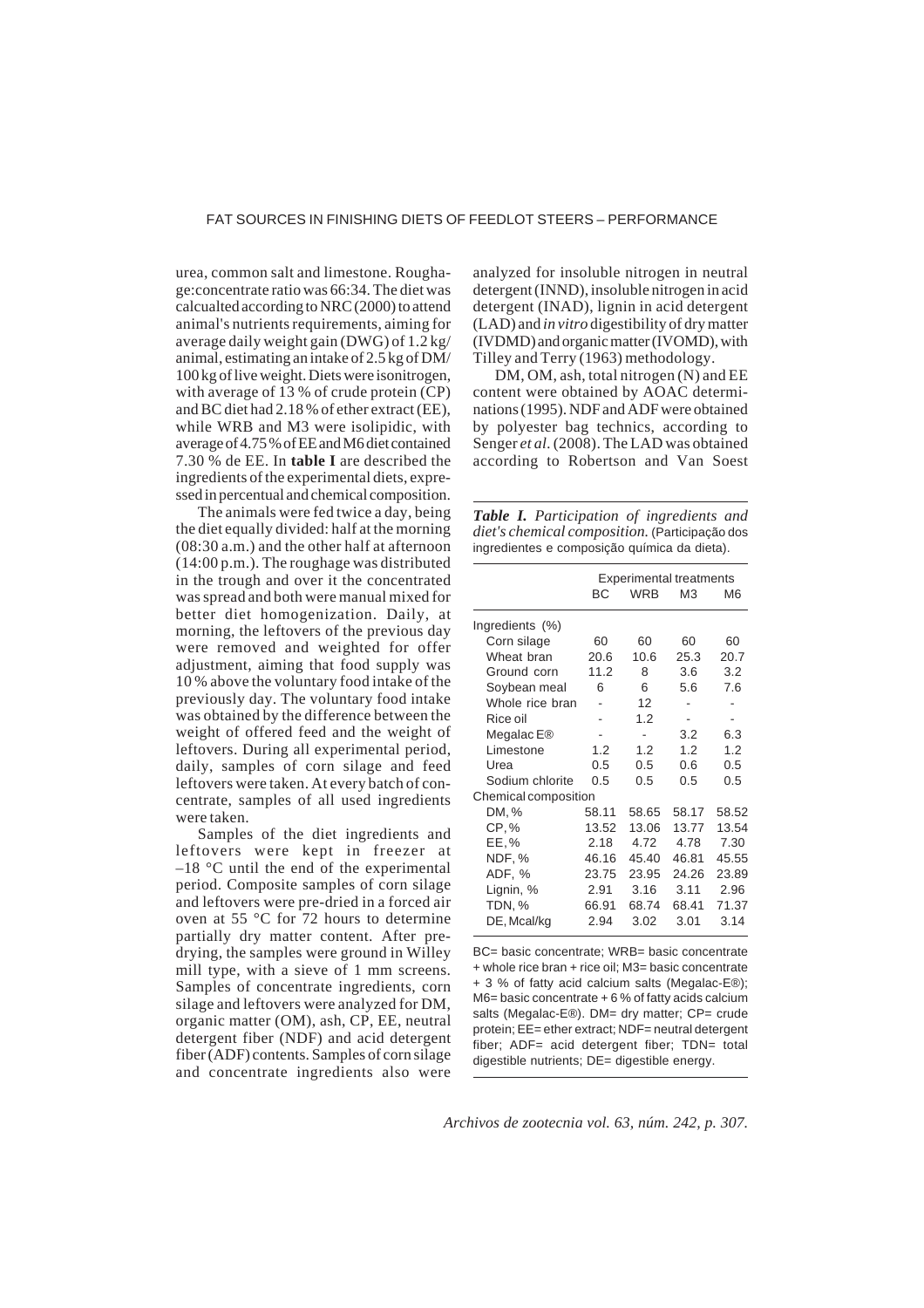## DONICHT, RESTLE, ALVES FILHO, CALLEGARO, CATTELAM AND MENEZES

(1981). The INND and INAD were obtained according to Licitra *et al.* (1996). To calculate total digestible nutrients (TDN), Weiss *et al.* (1992) methodology was used. To calculate digestible energy (DE), expressed in Mcal/kg of diet, were used the equations described by ARC (1980), based on *in vitro* digestibility of organic matter (IVDOM) and organic matter (OM), where DE= (IVDOM x MO x 19)/4.18. In **table II** are presented DM, OM, ash, CP, EE, NDF, ADF, INND, INAD, LAD, TDN, IVDMD and IVOMD contents of diets' components.

Dry matter (DMI), crude protein (CPI), ether extract (EEI), digestible energy (DEI) and neutral (NDFI) and acid (ADFI) detergent fiber intakes were calculated as the difference between the values of DM, CP, EE, NDF and ADF offered and leftovers. When these variables were presented in percentual of live weight (LW), the intake of each fraction was divided per 100 kg of LW. The efficiencies were obtained dividing the average daily weight gain (kg/day) per fraction intake (kg/day).

At the beginning and at the end of each experimental period, composed by 21 days, the animals were weighted, after fasting of solid and liquids for 14 hours, at the same time the body condition (BC) was evaluated. The average daily weight gain (DWG) was calculated by the weight gain obtained in all experimental period divided by the number of days of the experimental period (21 days). Feed conversion (FC) was determinated by the division of animals' DMI per DWG. The subcutaneous fat thickness was obtained at *Longissimus dorsi* muscle by the arithmetic average of three points surrounding the muscle.

*Table II. Percentual averages of dry matter (DM), organic matter (OM), ash, crude protein (CP), ether extract (EE), neutral detergent fiber (NDF), acid detergent fiber (ADF), insoluble nitrogen in neutral detergent (INND), insoluble nitrogen in acid detergent (INAD), lignin (LAD), total digestible nutrients (TDN) and* in vitro *digestibilities of dry matter (IVDMD) and organic matter (IVOMD) of diets' components.* (Médias percentuais da matéria seca (DM), matéria orgânica (OM), cinzas (ash), proteína bruta (CP), extrato etéreo (EE), fibra em detergente neutro (NDF), fibra em detergente ácido (ADF), nitrogênio insolúvel em detergente neutro (INND), nitrogênio insolúvel em detergente ácido (INAD), lignina (LAD), nutrientes digestíveis totais (TDN) e digestibilidades *in vitro* da matéria seca (IVDMD) e da matéria orgânica (IVOMD) dos componentes da dieta).

| Content, %   |             |                                   | Diets' components |       |                                             |       |                      |
|--------------|-------------|-----------------------------------|-------------------|-------|---------------------------------------------|-------|----------------------|
|              | Corn silage | Wheat bran                        |                   |       | Corn Soybean meal Whole rice bran Rice oil* |       | Megalac $E\otimes^*$ |
| <b>DM</b>    | 38.9        | 84.6                              | 88.3              | 87.4  | 88.6                                        | 99.9  | 95                   |
| <b>OM</b>    | 93.9        | 95.5                              | 99.1              | 93.0  | 88.3                                        |       | 95                   |
| ASH          | 6.1         | 4.5                               | 0.9               | 7.0   | 11.7                                        |       | 5                    |
| CP           | 5.7         | 15.9                              | 8.5               | 42.0  | 12.7                                        |       |                      |
| <b>EE</b>    | 1.7         | 2.7                               | 2.9               | 2.2   | 14.2                                        | 99.9  | 84.5                 |
| <b>NDF</b>   | 54.1        | 35.4                              | 12.3              | 20.94 | 26.37                                       |       |                      |
| <b>ADF</b>   | 30.2        | 13.2                              | 0.8               | 12.2  | 12.9                                        |       |                      |
| <b>INND</b>  | 0.18        | 0.49                              | 0.13              | 0.68  | 0.42                                        | ٠     |                      |
| <b>INAD</b>  | 0.11        | 0.10                              | 0.02              | 0.16  | 0.13                                        |       |                      |
| LAD          | 3.04        | 4.45                              | 0.00              | 2.83  | 5.78                                        |       |                      |
| <b>TDN</b>   | 63.17       | 70.71                             | 88.85             | 74.85 | 79.47                                       | 184.0 | 163.5                |
| <b>IVDMD</b> | 55.99       | 71.85                             | 94.44             | 89.20 | 80.44                                       |       |                      |
| <b>IVOMD</b> | 60.87       | 75.44                             | 95.24             | 90.51 | 81.79                                       |       |                      |
|              |             | *Values obtained from NRC (2001). |                   |       |                                             |       |                      |

*Archivos de zootecnia vol. 63, núm. 242, p. 308.*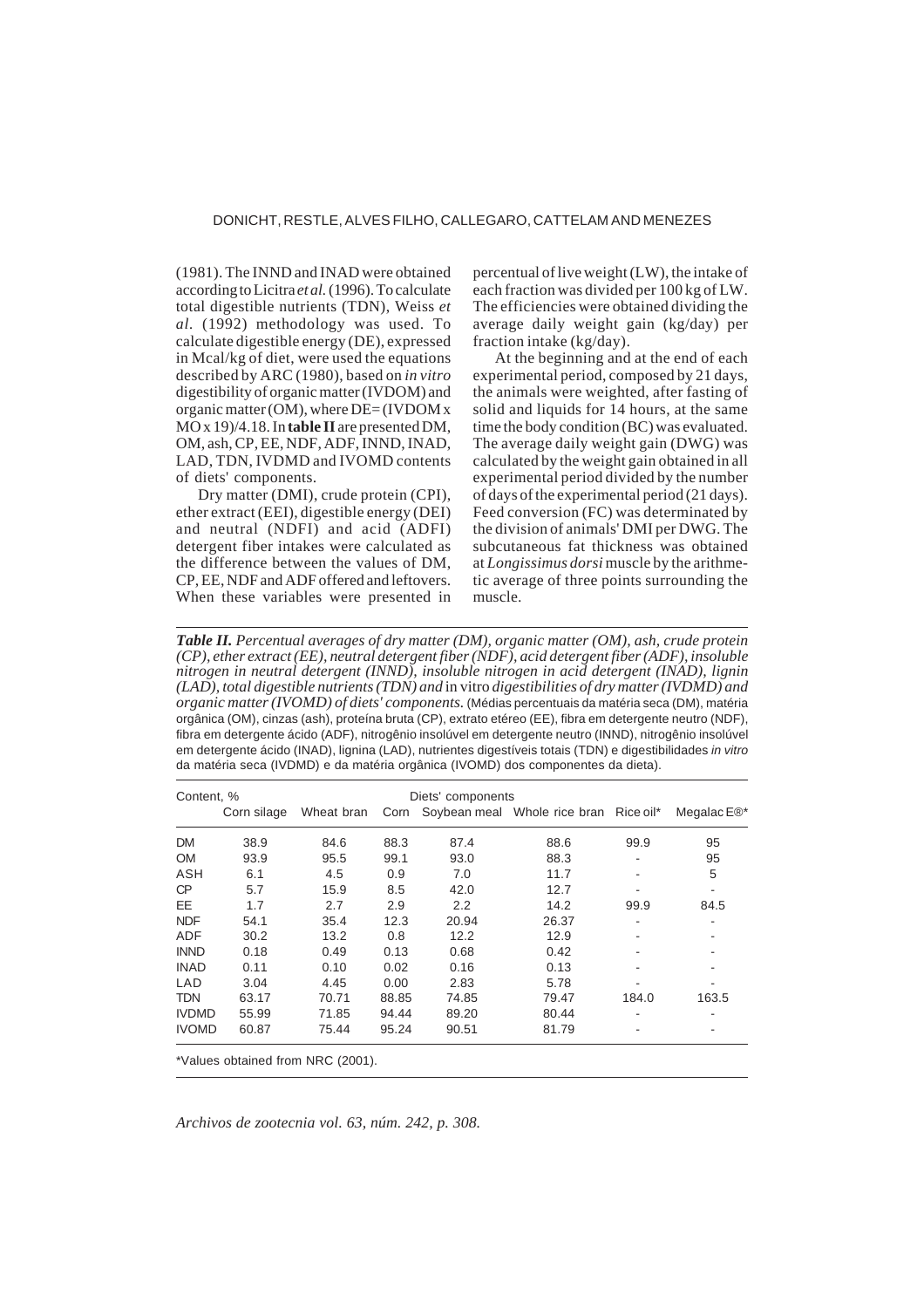# FAT SOURCES IN FINISHING DIETS OF FEEDLOT STEERS – PERFORMANCE

The complete randomized block experimental design was used, with four treatments with five animals each one, being blocking criterion the animals' genetic group. The data collected were analyzed with PROC MIXED. The averages were compared by *t* test by LSMEANS. All statistical analysis used SAS (2001) as statistical package. The variables were also analyzed by contrast test with SAS (2001).

## RESULTS AND DISCUSSION

The dry matter intake (DMI), expressed in kg or in % of LW, wasn't influenced by tested sources of fat **(table III)**, being observed average intake of 9.77 kg/day during the experimental period. Aferri *et al.* (2005) compared cottonseed or fatty acid calcium salts in relation to a control diet and verified that animals that consumed fatty acids calcium salts had lower DMI in relation to the ones that consumed cottonseed. Ngidi *et al.* (1990), evaluating the inclusion of 0, 2, 4 and 6 % of fatty acid calcium salts in finishing steers diet, observed a quadratic behavior of DMI with the increase of fatty acid calcium salts level. This result was attributed to a possible lower acceptability

*Table III. Means, variation coefficients (VC) and probabilities (p>F) of nutritional fractions intakes and efficiencies of tested treatments.* (Médias, coeficientes de variação (VC) e probabilidades (p>F) do consumo das frações nutricionais e da eficiência das dietas).

|                    |                   | Treatments        | VC                | p > F             |       |          |
|--------------------|-------------------|-------------------|-------------------|-------------------|-------|----------|
| Characteristic     | ВC                | <b>WRB</b>        | M3                | M <sub>6</sub>    |       |          |
| DMI, kg/day        | 9.87              | 9.88              | 9.69              | 9.63              | 9.31  | 0.9595   |
| DMILW, %           | 2.90              | 2.97              | 2.83              | 2.85              | 6.03  | 0.6075   |
| CPI, kg/day        | 1.46              | 1.43              | 1.47              | 1.44              | 9.05  | 0.9376   |
| CPILW, %           | 0.43              | 0.43              | 0.43              | 0.43              | 5.71  | 0.9985   |
| CPE, kg LW/kg CP   | 0.78 <sup>b</sup> | $0.85^{ab}$       | 0.93 <sup>a</sup> | 0.97 <sup>a</sup> | 10.81 | 0.0349   |
| EEI, kg            | 0.25c             | 0.51 <sup>b</sup> | 0.51 <sup>b</sup> | 0.77a             | 8.51  | < 0.0001 |
| EEILW, %           | 0.07 <sup>c</sup> | $0.15^{b}$        | $0.15^{b}$        | 0.23 <sup>a</sup> | 4.69  | < 0.0001 |
| EEE, kg LW/kg EE   | 4.60 <sup>a</sup> | 2.38 <sup>b</sup> | 2.72 <sup>b</sup> | 1.82 <sup>c</sup> | 13.56 | < 0.0001 |
| DEI, Mcal          | 28.47             | 29.52             | 28.55             | 29.99             | 9.20  | 0.7672   |
| DEILW, %           | 8.36              | 8.83              | 8.24              | 8.84              | 5.82  | 0.1575   |
| DEE, kg LW/Mcal ED | 0.033c            | $0.035^{bc}$      | 0.041a            | $0.038^{ab}$      | 10.80 | 0.0417   |
| NDFI, kg/day       | 5.51              | 5.45              | 5.41              | 5.31              | 9.30  | 0.9387   |
| NDFILW, %          | 1.62              | 1.64              | 1.58              | 1.57              | 6.09  | 0.6969   |
| NDFE, kg LW/kg NDF | 0.21c             | $0.22^{bc}$       | $0.25^{ab}$       | 0.26 <sup>a</sup> | 10.57 | 0.0120   |
| ADFI, kg/day       | 2.87              | 2.90              | 2.85              | 2.82              | 9.30  | 0.9614   |
| ADFILW, %          | 0.85              | 0.87              | 0.83              | 0.83              | 6.04  | 0.5768   |
| ADFE, kg LW/kg ADF | 0.40 <sup>c</sup> | $0.42^{bc}$       | $0.48^{ab}$       | 0.49 <sup>a</sup> | 10.68 | 0.0156   |

abcMeans followed by distinct letters, on same line, differ (p<0.05) by Proc Mixed.

BC= basic concentrate; WRB= basic concentrate + whole rice bran + rice oil; M3= basic concentrate + 3 % of fatty acid calcium salts (Megalac-E®); M6= basic concentrate + 6 % of fatty acid calcium salts (Megalac-E®).

DMI= dry matter intake; DMILW= DMI per 100 kg of LW; CPI= crude protein intake; CPILW= CPI per 100 kg of LW; CPE= protein efficiency; EEI= ether extract intake; EEILW= EEI per 100 kg of LW; EEE= lipidic efficiency; DEI= digestible energy intake; DEILW= DEI per 100 kg of LW; DEE= digestible energy efficiency; NDFI= neutral detergent fiber intake; NDFILW= NDFI per 100 kg of LW; NDFE= NDF efficiency; ADFI= acid detergent fiber intake; ADFILW= ADFI per 100 kg of LW; ADFE= ADF efficiency.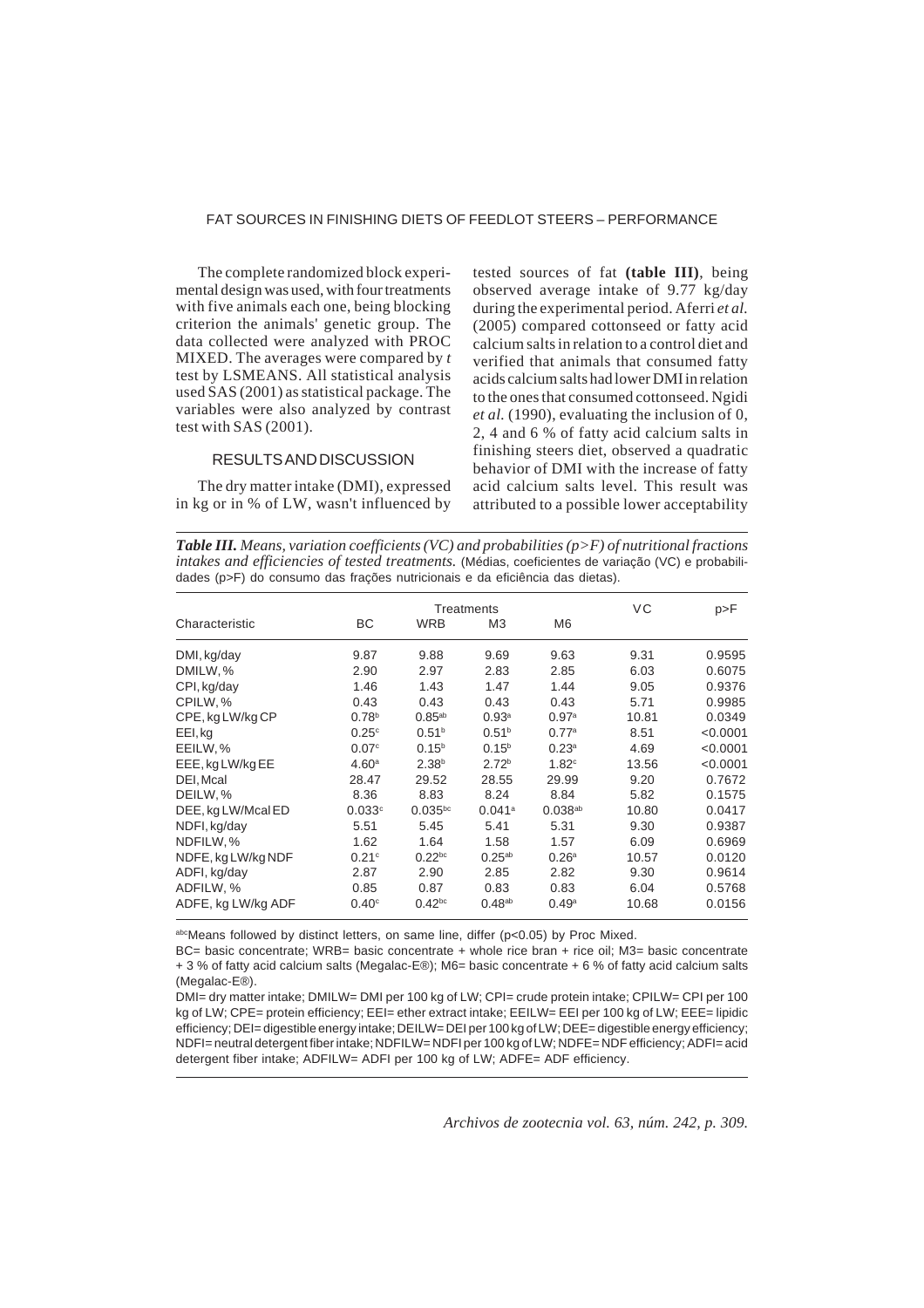of calcium salts, or to chemotactic intake controls, or to depressed ruminal motility induce by long chain fatty acids at duodenum.

According to NRC (2000) and Van Soest (1994), the regulation of animal's intake is complex and not fully known, being influenced by several factors as: physiological factors (body composition, sex, age, lactation, pregnancy and frame), environmental factors, forage offer, growth promoters, additives, diet composition and lack of any diet nutrient, besides caloric density and animal production. Van Soest (1994) assumes that bovines consume until reach satiety and thus, with higher energetic diets animals would consume less to obtain the energetic quantity necessary to production, in relation to animals that consume diets with lower energetic level. But this is not always a constant, often it is observed in diets with high energy, consumption of digestible energy may decline due to lack of effective fiber in concentrates, lack of rumination and potential ruminal acidosis (Van Soest, 1994).

The DMI may also be influenced by disturbances resulting from the toxicity of free fatty acids in the rumen, such as rice bran and oil. The use of free fatty acids, or fat in the diet of ruminants is not widely used because it is known that, apparently, the ruminal microorganisms are intolerant to their presence (Van Soest, 1994). Kozloski (2002) comments that fat excess in ruminant diets, higher than 7 %, can inhibit fermentation and ruminal microorganisms' growth, interfering in feed passage flow. As consequence of the decrease in ruminal fermentation, fibers remain higher time in ruminal environment until being degraded, decreasing animals' DMI. So, diet fat content, in this study, possibly wasn't enough to cause negatively effect in ruminal environment and motility when whole rice bran and oil were used. When fatty acid calcium salts were used, with 3 or 6 % of inclusion in total offered diet DM, no decrease in DMI was

observed (p=0.9595) caused by lower palatability or chemotactic regulation, as mentioned previously by some authors. When DMI values were analyzed in relation to 100 kg of LW (%) **(table III)**, was observed that animals from all experimental treatments consumed higher then expected (2.5 % of LW), obtaining average of 2.89 % of DMI.

In relation to crude protein intake, expressed in kg (CPI) and in % of LW (CPILW) **(table III)**, these were similar between different sources of fat and control diet ( $p= 0.9376$  and  $p= 0.9985$ , respectively). At experiment beginning, diets were balanced in order to be isonitrogen, however, fractions intake may be changed by alteration of DMI. In this investigation, no depressive effects were observed in DMI, keeping CPI similar between experimental treatments (average of 1.45 kg and 0.43 %, respectively for DMI per day and in relation to 100 kg of LW). However, Ngidi *et al.* (1990) studying the inclusion of fatty acid calcium salt observed that a decrease of DMI occurred in diets with higher level of its addition, which was sufficient to reduce the CPI, resulting lower intake of CP as recomended for the category. The CP efficiency (CPE) had a different behavior in treatments ( $p= 0.0349$ ), showing higher efficiency of consumed CP utilization for animals that consumed 3 or 6 % of fatty acid calcium salts, due to values obtained for average animals' daily weight gain (DWG) **(table IV)**.

Animals that were fed with the diet containing 6 % of fatty acid calcium salt's inclusion showed higher values for ether extract intake (EEI) **(table III)**, consuming 0.77 kg/day and 0.23 %, while the ones that were fed with whole rice bran and oil or 3 % of fatty acid calcium salts presented intermediary values. With no modifications on animals' DMI, the EEI was determined by EE quantity calculated for each diet, being superior for diet with 6 % of fatty acid calcium salts (7.30 % of EE), intermediary and similar value for diets with whole rice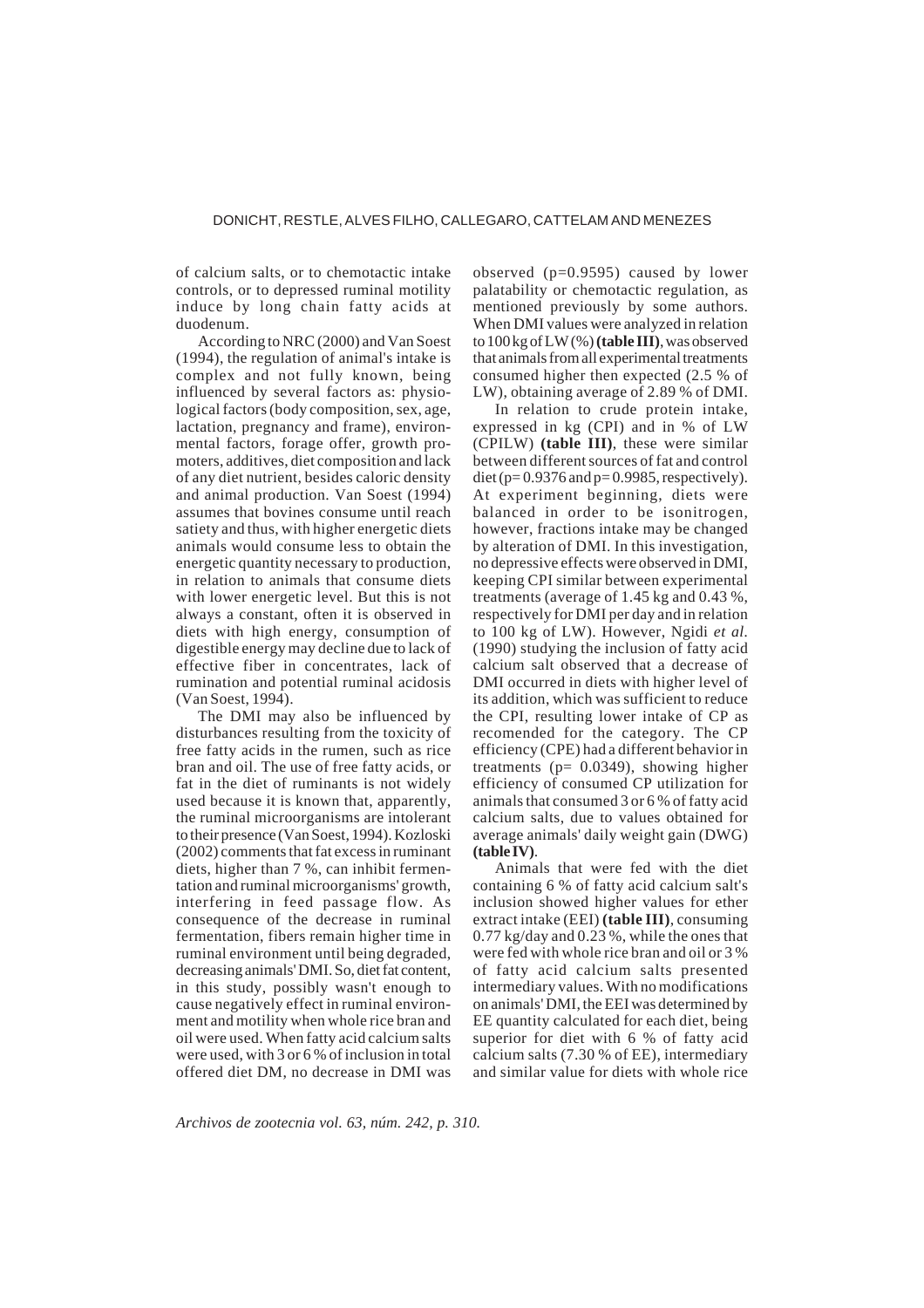# FAT SOURCES IN FINISHING DIETS OF FEEDLOT STEERS – PERFORMANCE

bran and oil and 3 % of fatty acid calcium salts (average of 4.75 % of EE), and lower value for diet with basic concentrate (2.18 % of EE) **(table III)**.

However, if the efficiency of the use of EE is considered **(table III)**, animals that consumed basic concentrate presented better efficiency, observing that for each kg of EE consumed occurred a gain of 4.60 kg of LW. Intermediary values were observed for animals that consumed 3 % of fatty acid calcium salts, showing 2.72 kg of LW gain for each kg of EE consumed, not differing from the ones that were fed with whole rice bran and oil (2.38 kg). The animals that consumed 6 % of fatty acid calcium salts presented the lowest EEE, and for each kg of EE consumed the gain was of 1.82 kg of LW.

Digestible energy intake (DEI) was similar between the treatments **(table III)**, being this fact attributed to a similar offer of DE in animals' diet. In contrast, no similarity was observed for digestible energy efficiency (DEE), even with similar consumption of

this fraction, the DWG contributed for detection of statistical difference ( $p=0.0417$ ).

The NDF and ADF intakes were similar **(table III)** for all treatments. The importance of NDF intake was reported by Fox *et al.* (2004), who observed that the effective content of NDF in a diet may also contribute to stimulate saliva flow, further the increase of chews, rumination and ruminal motility, being important to maintain the correct ruminal pH and fiber digestion. Beyond that, according to Mertens (1992), NDF is the diet component which provides greater estimation of ruminal fill. In relation to ADF, this fraction intake was similar between treatments, with average of 2.86 kg per day. The ADF which contains lignin is associated to diet quality and according to Van Soest (1994), lignin would be related to diet digestibility and plants that present higher lignin contend, tend to be less consumed due to lower intracellular content.

The ADWG **(table IV)** was similar among treatments (p>0.05) being the average across

*Table IV. Averages, variation coefficients (VC) and probabilities of initial and final weights, average daily weight gain (ADWG), initial (IBC) and final body condition (FBC), body condition gain (BCG) and feed conversion (FC) of feedlot steers, receiving different diet fat sources.* (Médias, coeficientes de variação (VC) e probabilidades dos pesos inicial e final, ganho de peso médio diário (ADWG), condição corporal incial (IBC) e final (FBC), ganho de condição corporal (BCG) e conversão alimentar (FC) de novilhos confinados, recebendo diferentes fontes de gordura na dieta).

|                    |       | Treatments | VC             | p > F          |       |        |
|--------------------|-------|------------|----------------|----------------|-------|--------|
| Characteristic     | ВC    | <b>WRB</b> | M <sub>3</sub> | M <sub>6</sub> |       |        |
| Initial weight, kg | 267.3 | 260.6      | 258.6          | 253.9          | 8.56  | 0.8241 |
| Final weight, kg   | 411.2 | 411.6      | 430.6          | 429.2          | 7.11  | 0.6082 |
| ADWG, kg/day       | 1.142 | 1.199      | 1.365          | 1.391          | 12.31 | 0.0635 |
| IBC, points1       | 2.54  | 2.55       | 2.51           | 2.58           | 1.93  | 0.2128 |
| FBC, points1       | 3.38  | 3.44       | 3.44           | 3.42           | 5.27  | 0.8573 |
| BCG, points/day    | 0.007 | 0.006      | 0.007          | 0.007          | 20.57 | 0.6865 |
| FC, kg DMI/kg LW   | 8.85  | 9.61       | 7.68           | 7.39           | 19.30 | 0.1502 |

1Scale varing from 1 to 5 points, were 1= very thin and 5= very fat.

BC= basic concentrate; WRB= basic concentrate + whole rice bran + rice oil; M3= basic concentrate + 3 % of fatty acid calcium salts (Megalac-E®); M6= basic concentrate + 6 % of fatty acid calcium salts (Megalac-E®).

*Archivos de zootecnia vol. 63, núm. 242, p. 311.*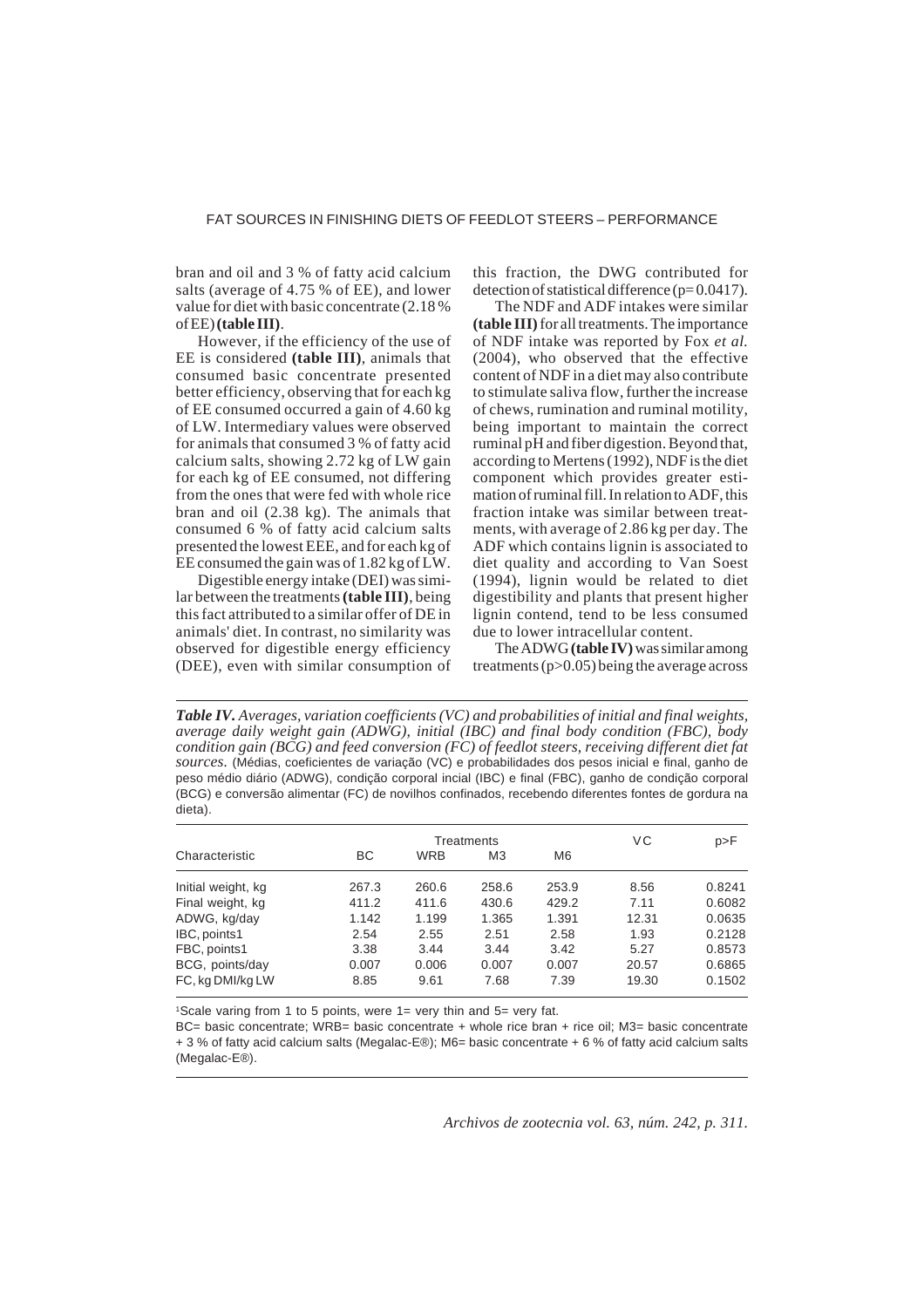all treatments 1.281 kg/day. According to Di Marco *et al.* (2006), the different body tissues compete by nutrient uptake, partitioning the consumed energy between heat and protein and fat retention. So, nutrients retention as protein and fat tissue only occurs when energetic intake is higher than heat production cost (Di Marco *et al.*, 2006).

In terms of tissue deposition, the energy cost to retain protein and fat is different. According to Di Marco *et al.* (2006), the energy demand to deposit 1g of fat tissue requires 8 kcal, while 1g of protein deposited requires 1.4 kcal. Despite of M6 animals, that consumed 6 % of fatty acid calcium salts, presented higher EE intake, the efficiency of use of this fraction was lower for these animals **(table III)**. This can be attributed to the difference on animals' weight gain composition, M6 animals showed higher carcass subcutaneous fat thickness in relation to the animals from other treatments (5.21 *vs.* 3.51 mm, respectively for M6 and the average across other treatments). So, animals that consumed 6 % of fatty acid calcium salts didn't obtain higher weight gain, even ingesting higher EE quantity by the lower efficiency of use of the energy that came to duodenum, since they deposited higher quantity of subcutaneous fat thickness and showed higher carcass total fat, demanding higher energy quantity for this tissue deposition. The animals' final weight was similar between

#### **REFERENCES**

- Aferri, G.; Leme, P.R.; Silva, S.L.; Putrino, S.M. and Pereira, A.S.C. 2005. Desempenho e características de carcaça de novilhos alimentados com dietas contendo diferentes fontes de lipídios. *Rev Bras Zootecn*, 34: 1651-1658.
- ARC. 1980. Agricultural Research Council. The nutrients requirements of ruminants livestock. Technical review by on Agricultural Research Council Working Party. London. 351 pp.
- AOAC. 1995. Association of Official Analytical Chemistry. Official methods of analysis. 16<sup>th</sup> ed.

the treatments ( $p= 0.6082$ ), since they remained in feedlot equal period (126 days) with similar ADWG.

Aferri *et al.* (2005), working with steers distributed into three treatments (control diet, diet with fatty acid calcium salts and diet with cotton seed), didn't found statistical difference of final weight and average daily weight gain for tested diets. In the same way, Zinn *et al.* (2000) working with different fat levels in diet of finishing steers, didn't verify effect of diets in ADWG and DMI. However, Ngidi *et al.* (1990) analyzing levels of fatty acid calcium salts (0, 2, 4 and 6 % of diet inclusion) verified a quadratic behavior for ADWG.

In relation to final body condition, the animals presented similar values even consuming different diets, obtaining average of 3.42 points.This is the reflex of similar body condition gain among treatments during the experimental period. The animals presented equal feed conversion (p= 0.1502), since both the DMI and ADWG, as observed in **tables III** and **IV**, respectively, didn't differ among treatments.

#### **CONCLUSIONS**

Steers performance isn't modified by the inclusion in finishing diets of whole rice bran and oil or fatty acid calcium salts, at level of 3 or 6 % of total diet dry matter, under the specific conditions of this experiment.

Washington, D.C.

- Di Marco, O.N.; Barcellos, J.O.J. and Costa, E.C. 2006. Crescimento de bovinos de corte*.* Universidade Federal do Rio Grande do Sul. Porto Alegre. 276 pp.
- Fox, D.G.; Tedeschi, L.O.; Tylutki, T.P.; Russel, J.B.; Van Amburgh, M.E.; Chase, L.E.; Pell, A.N. and Overton, T.R. 2004. The Cornell net carbohydrate and protein system model for evaluating herd nutrition and nutrient excretion. *Anim Feed Sci Tech*, 112: 29-78.

*Archivos de zootecnia vol. 63, núm. 242, p. 312.*